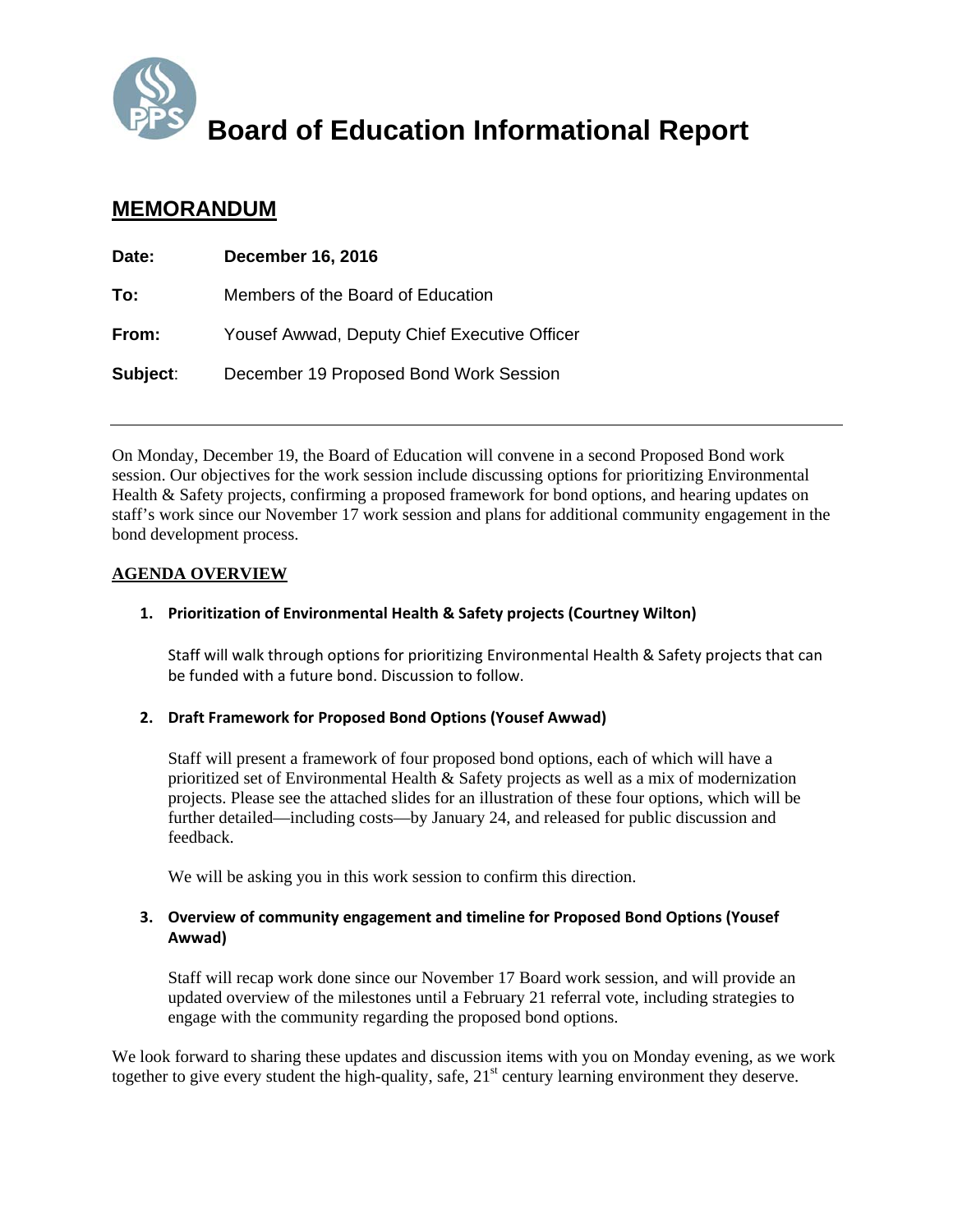

#### PORTLAND PUBLIC SCHOOLS

# Framework for Proposed Bond Options

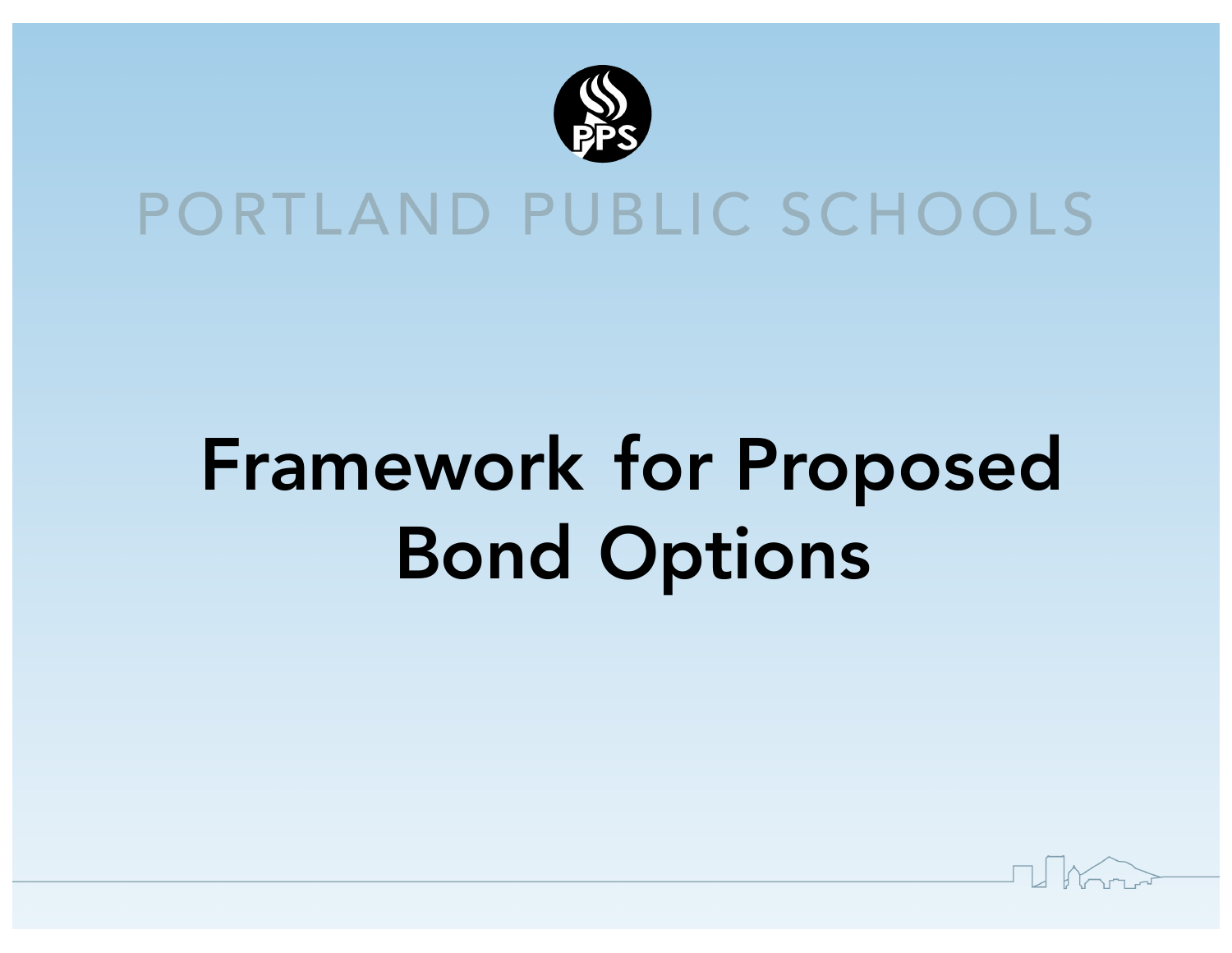## Four Proposed Bond Options

All bond options include:

- Prioritized Health & Safety projects
- A mix of Modernization/Additions/and Full Rebuild projects that continue the long-range plan to modernize and improve all of our schools over the next 20 years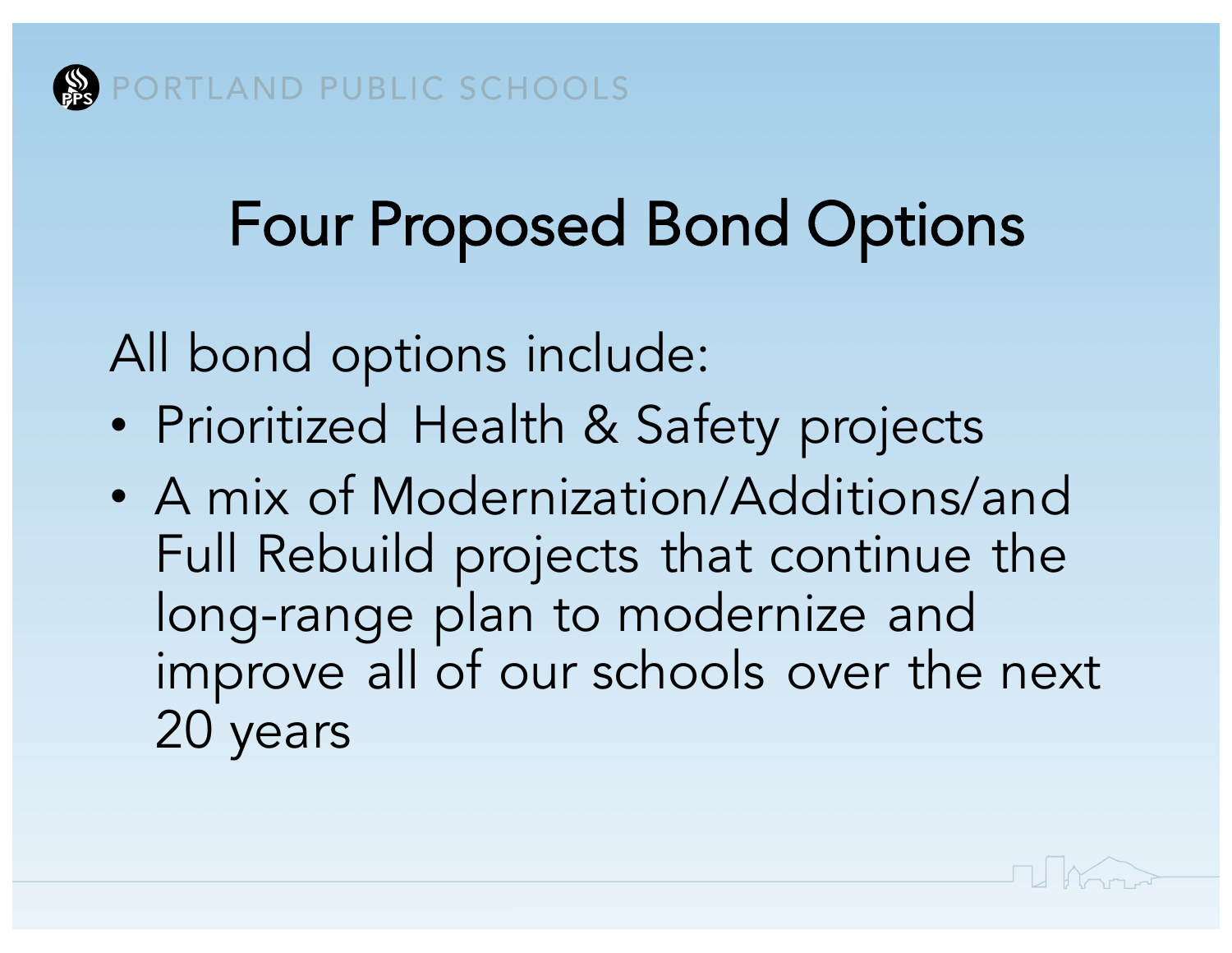## Health & Safety Projects

Prioritized projects in the following areas:

- Seismic Retrofit
- ADA Retrofit
- Radon Mitigation
- Playgrounds
- Asbestos Abatement
- Security Fencing
- Auditorium Stage Safety
- Roofing Replacements
- Building Envelope Renovation
- Fire Alarm System
- Fire Suppression
- Water Quality
- Lead Paint Abatement

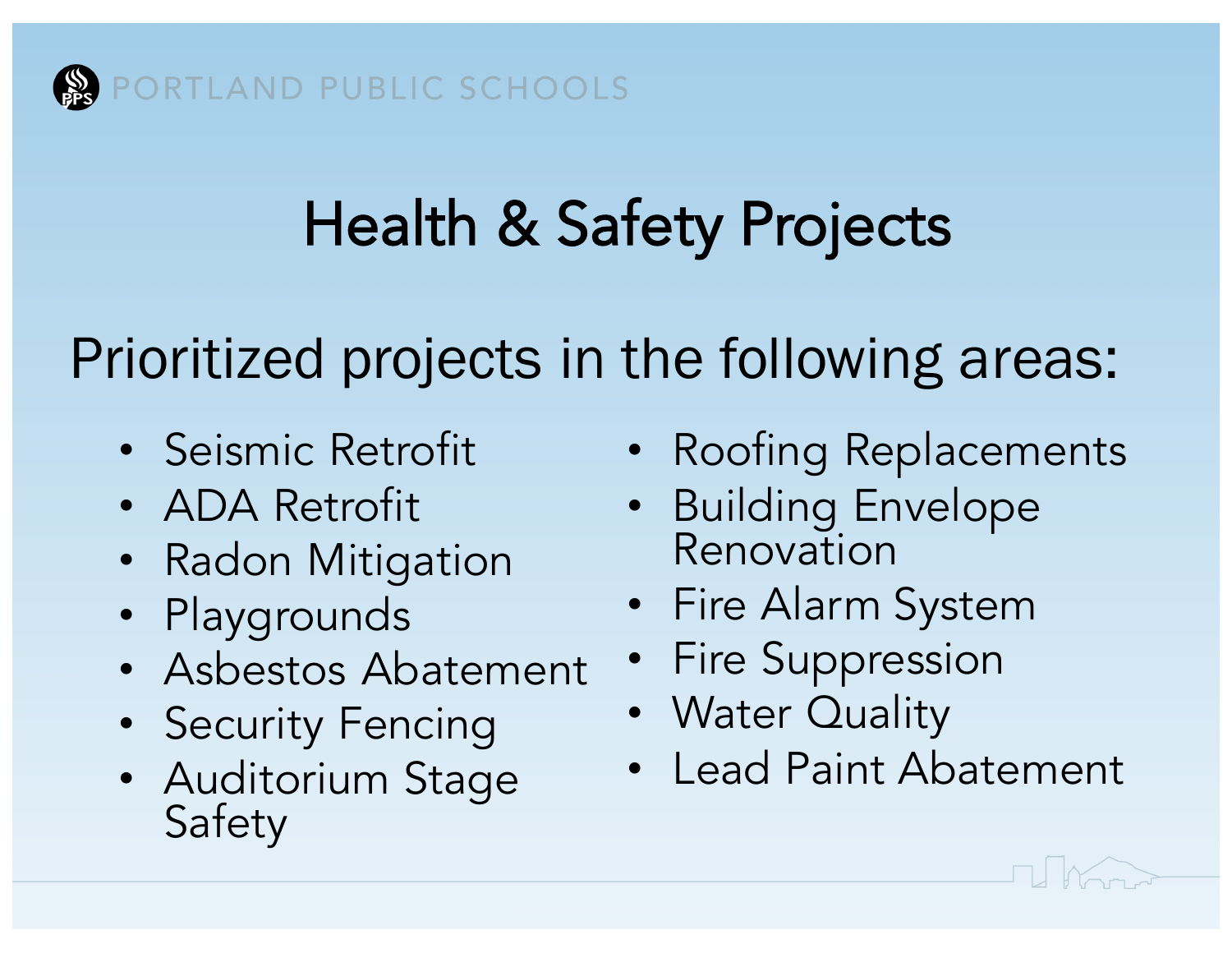

- Prioritized Health & Safety projects
- Modernizations and Additions
	- Benson
	- Madison
- Full Rebuild:
	- Lincoln
	- Kellogg

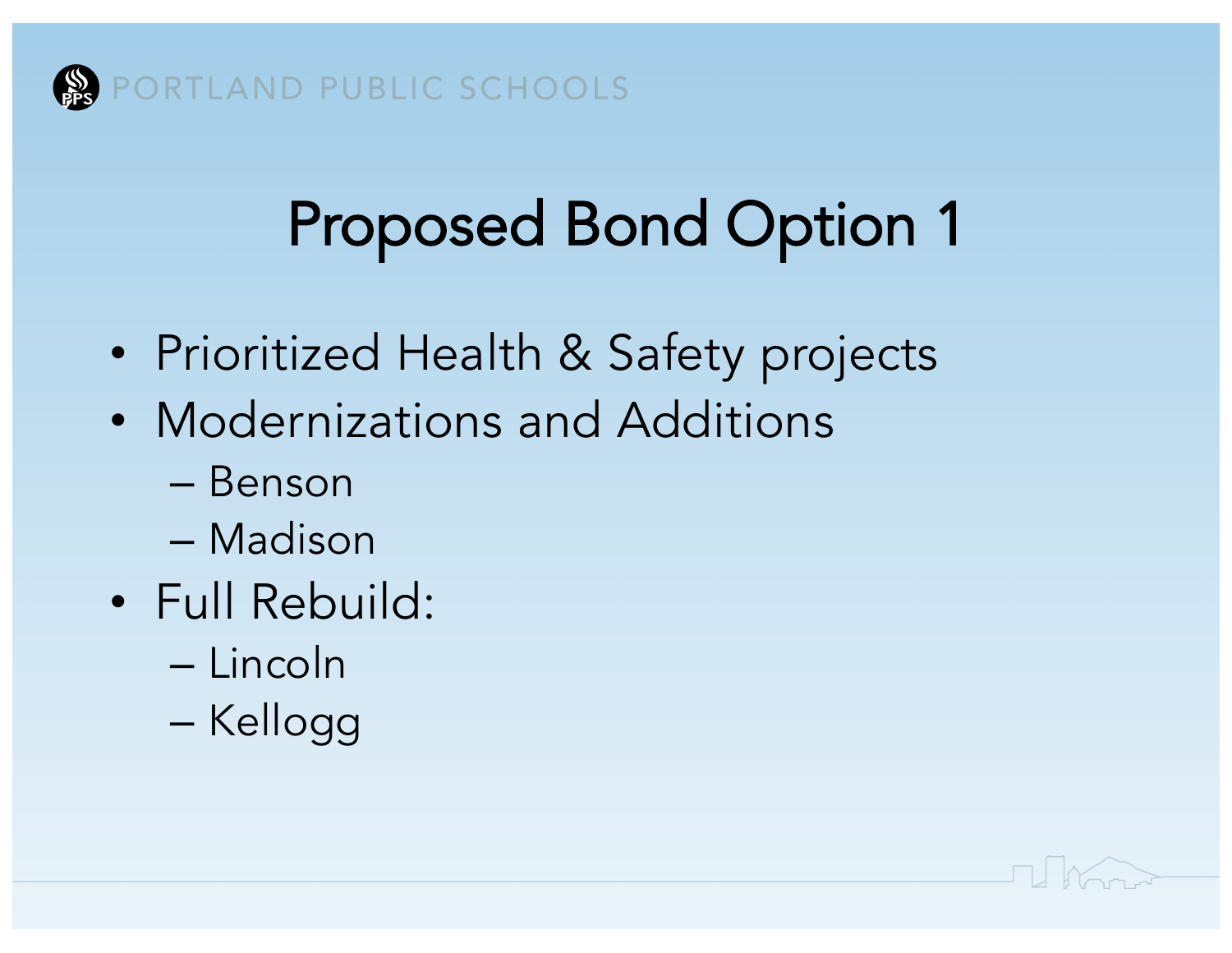

- Prioritized Health & Safety projects
- Modernizations and Additions
	- Benson
	- Madison
	- Lincoln
	- Kellogg

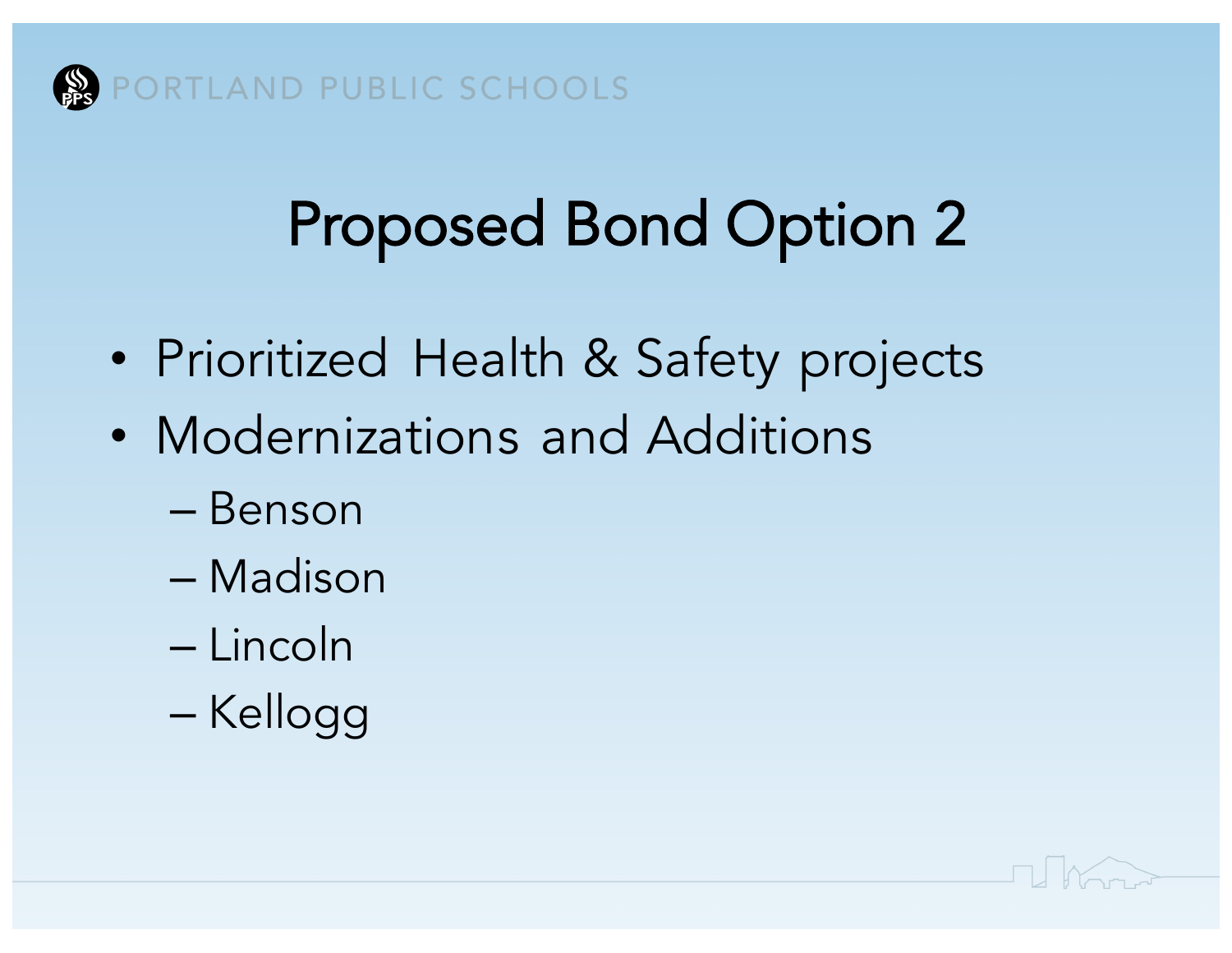

- Prioritized Health & Safety projects
- Modernizations and Additions
	- Benson
	- Madison
- Full Rebuild:
	- Lincoln

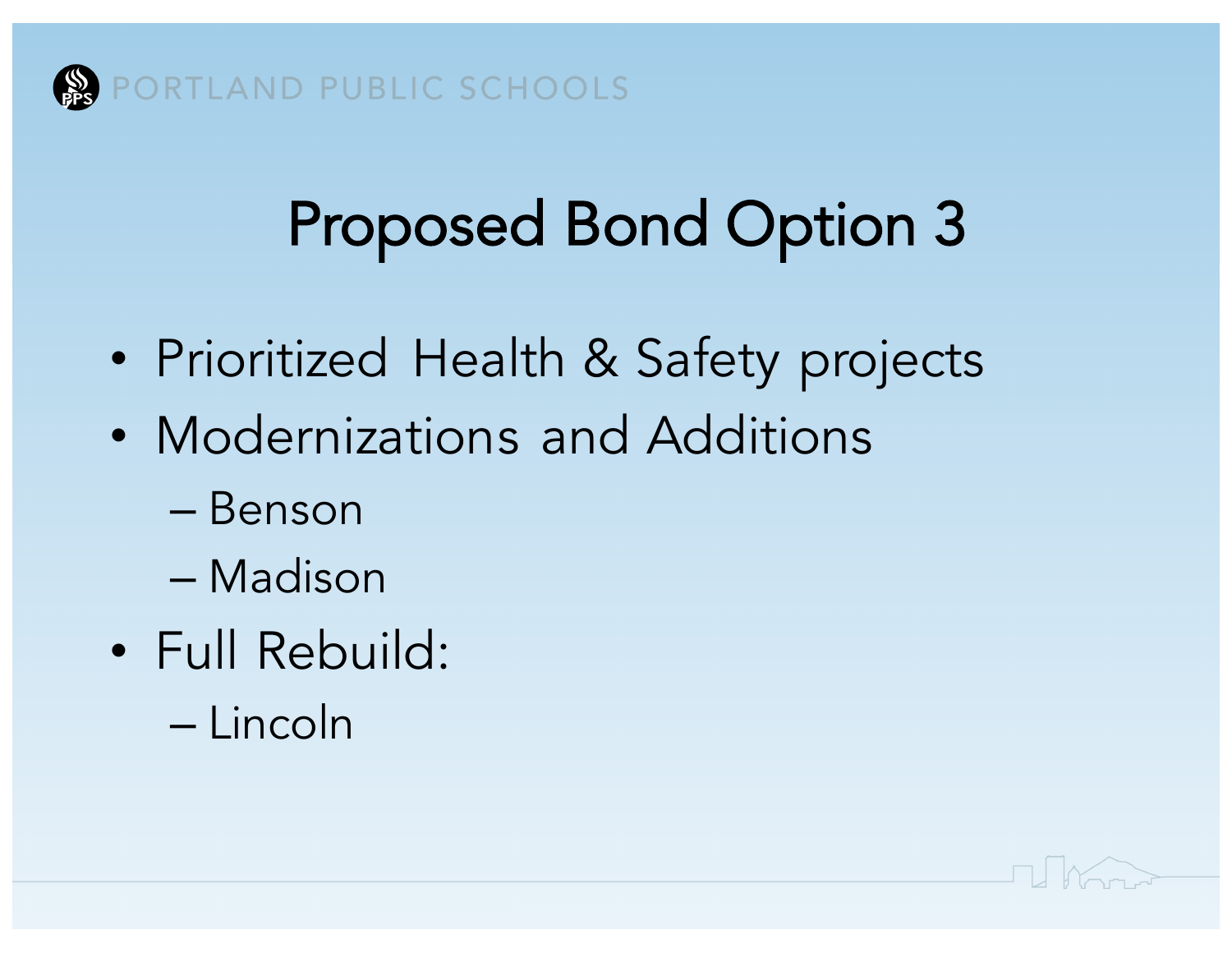

- Prioritized Health & Safety projects
- Modernizations and Additions
	- Benson
	- Madison
	- Lincoln